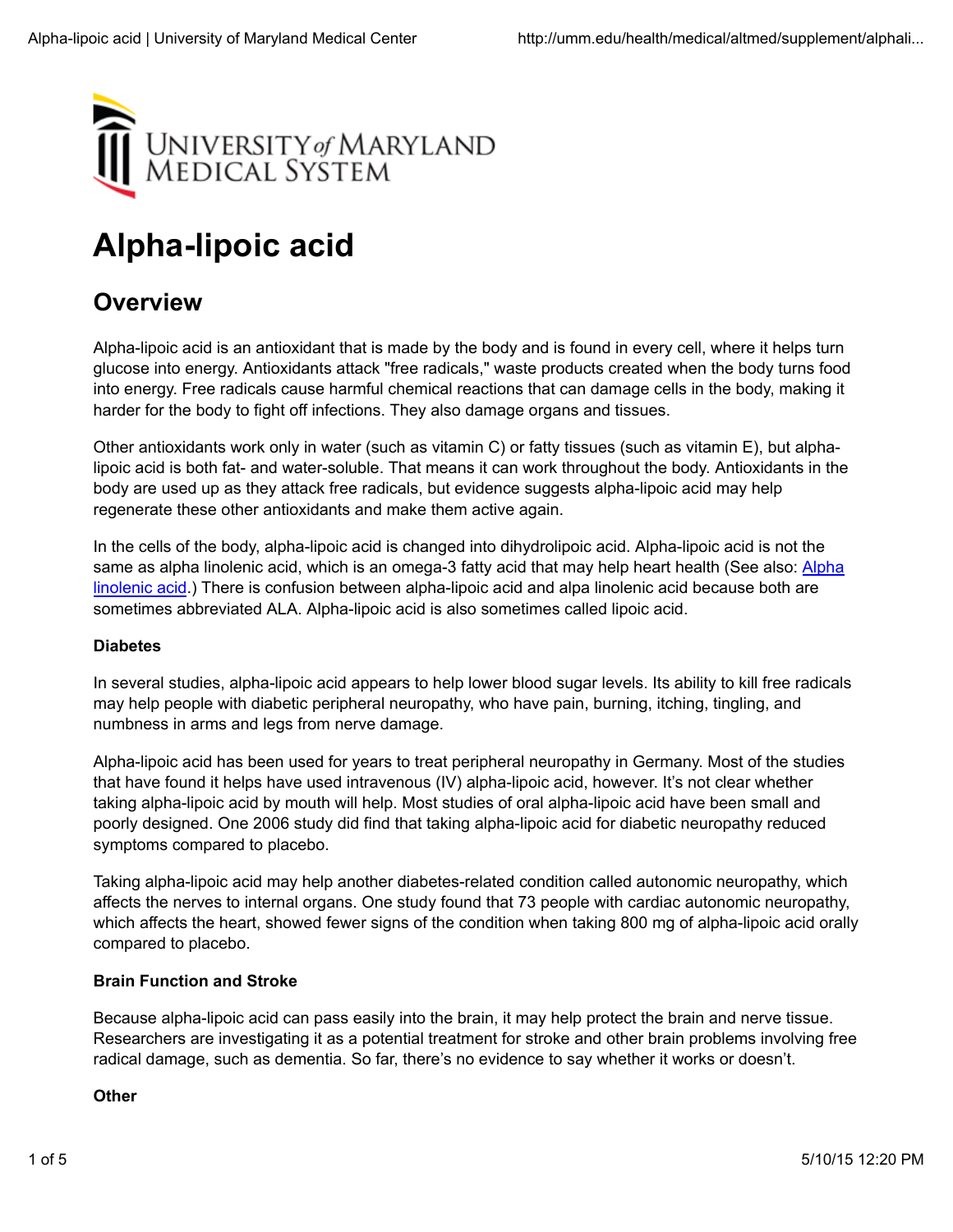Some preliminary studies suggest alpha-lipoic acid may help treat glaucoma, but there is not enough evidence to say for sure whether it works. In one study on aging skin, a cream with 5% lipoic acid helped reduce fine lines from sun damage.

# **Dietary Sources**

If you are healthy, your body makes enough alpha-lipoic acid. It is also found in red meat, organ meats (such as liver), and yeast, particularly brewer's yeast.

# **Available Forms**

Alpha-lipoic acid supplements are available as capsules. Your health care provider can also give it by injection.

### **How to Take It**

#### **Pediatric**

Alpha-lipoic acid has not been studied in children, so it is not recommended for pediatric use.

#### **Adult**

There aren't any established doses for alpha-lipoic acid. You can buy it in doses of 30 - 100 mg tablets.

- General antioxidant support: 20 50 mg per day
- Diabetes and diabetic neuropathy: 800 mg per day in divided doses

### **Precautions**

Because of the potential for side effects and interactions with medications, you should take dietary supplements only under the supervision of a health care provider.

Alpha-lipoic acid hasn't been studied in pregnant or breastfeeding women, so researchers don't know if it's safe.

Side effects are generally rare and may include skin rash.

Alpha-lipoic acid can lower blood sugar levels, so people with diabetes or low blood sugar should take alpha-lipoic acid only under the supervision of their health care provider. (See "Interactions" section.)

Animal studies suggest that people who don't get enough thiamine (vitamin B1) should not take alphalipoic acid. B1 deficiency is associated with long-term alcohol abuse.

### **Possible Interactions**

If you are currently being treated with any of the following medications, you should not use alpha-lipoic acid without first talking to your health care provider.

**Medications for diabetes** -- Apha-lipoic acid can combine with these drugs to lower blood sugar levels,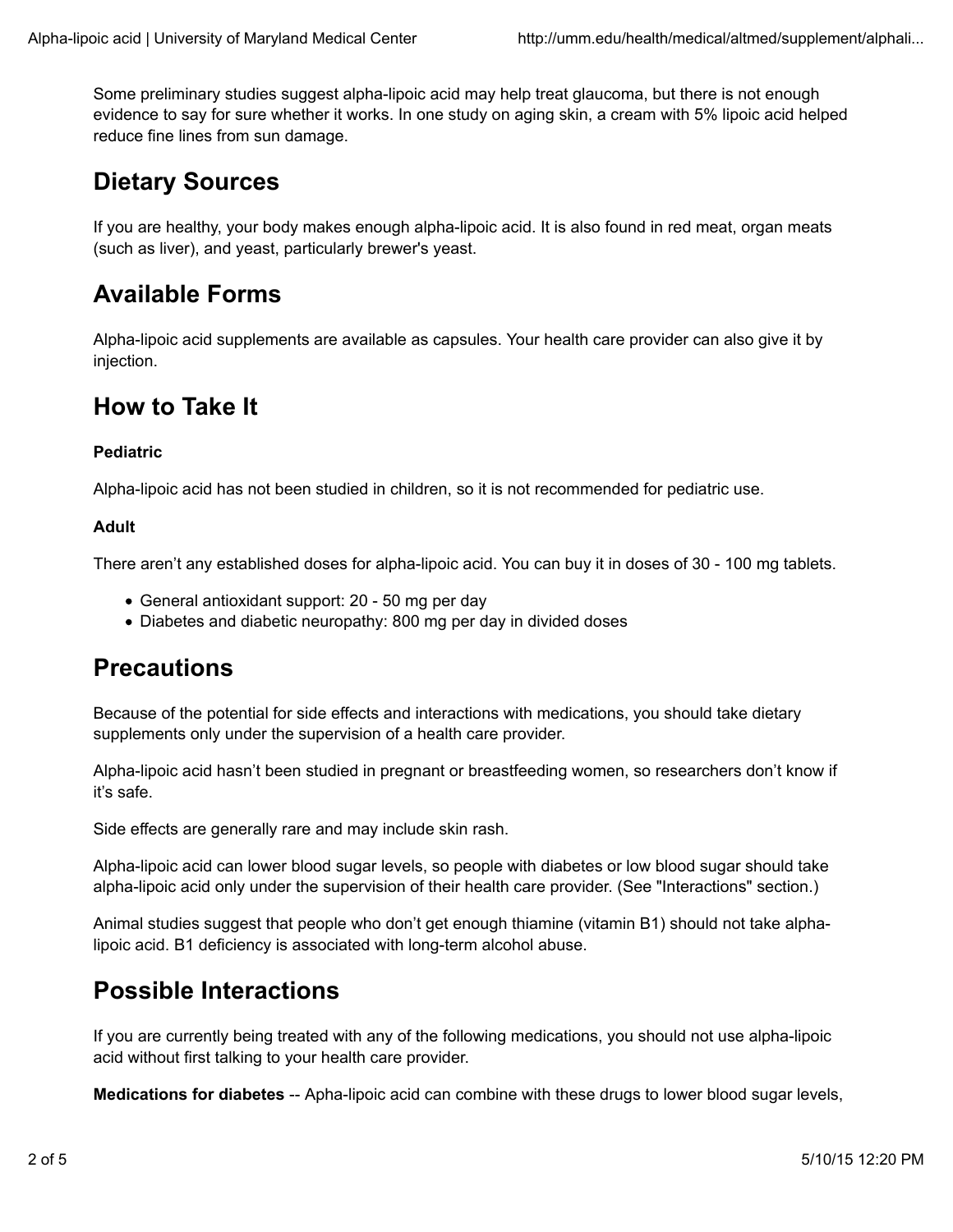raising the risk of hypoglycemia or low blood sugar. Ask your health care provider before taking alphalipoic acid, and watch your blood sugar levels closely. Your health care provider may need to adjust your medication doses.

**Chemotherapy medications** -- Alpha lipoic acid may interfere with some chemotherapy medications. Always ask your oncologist before taking any herb or supplement, including alpha lipoic acid.

**Thyroid medications, Levothyroxine** -- Apha-lipoic acid may lower levels of thyroid hormone. Your health care provider should monitor blood hormone levels and thyroid function tests closely.

# **Supporting Research**

Androne L, Gavan NA, Veresiu IA, Orasan R. In vivo effect of lipoic acid on lipid peroxidation in patients with diabetic neuropathy. *In Vivo*. 2000;14(2):327-330.

Beitner H. Randomized, placebo controlled, double-blind study on the clinical efficacy of a cream containing 5% alpha-lipoic acid related to photoaging of facial skin. *Br J Dermatol*. 2003;149:841-9.

Berkson BM. A conservative triple antioxidant approach to the treatment of hepatitis C. Combination of alpha lipoic acid (thioctic acid), silymarin, and selenium: three case histories. *Med Klin*. 1999;94 Suppl 3:84-89.

Clark WM, Rinker LG, Lessov NS, Lowery SL, Cipolla MJ. Efficacy of antioxidant therapies in transient focal ischemia in mice. *Stroke*. 2001;32(4):1000-1004.

Faust A, Burkart V, Ulrich H, et al. Effect of lipoic acid on cyclophosphamide-induced diabetes and insulitis in non-obese diabetic mice. *Int J Immunopharmacol*. 1994;16:61-66.

Head KA. Natural therapies for ocular disorders, part two: cataracts and glaucoma. *Altern Med Rev*. 2001;6(2):141-166.

Hruby K, Csomos G, Fuhrmann M, Thaler H. Chemotherapy of Amanita phalloides poisoning with intravenous silibinin. *Hum Exp Toxicol*. 1983;2(2):183-195.

Lynch MA. Lipoic acid confers protection against oxidative injury in non-neuronal and neuronal tissue. *Nutr Neurosci*. 2001;4(6):419-438.

Melhem MF, Craven PA, Derubertis FR. Effects of dietary supplementation of alpha-lipoic acid on early glomerular injury in diabetes mellitus. *J Am Soc Nephrol*. 2001;12:124-133.

Melhem MF, Craven PA, Liachenko J, et al. Alpha-lipoic acid attenuates hyperglycemia and prevents glomerular mesangial matrix expansion in diabetes. *J Am Soc Nephrol*. 2002;13:108-116.

Monograph:Alpha-Lipoic Acid. *Altern Med Rev*. 1998;3(4):308-311.

Nagamatsu M, Nickander KK, Schmelzer JD,et al. Lipoic acid improves nerve blood flow, reduces oxidative stress, and improves distal nerve conduction in experimental diabetic neuropathy. *Diabetes Care*. 1995;18:1160-1167.

Packer L, Kraemer K, Rimbach G. Molecular aspects of lipoic acid in the prevention of diabetes complications. *Nutrition*. 2001;17(10):888-895.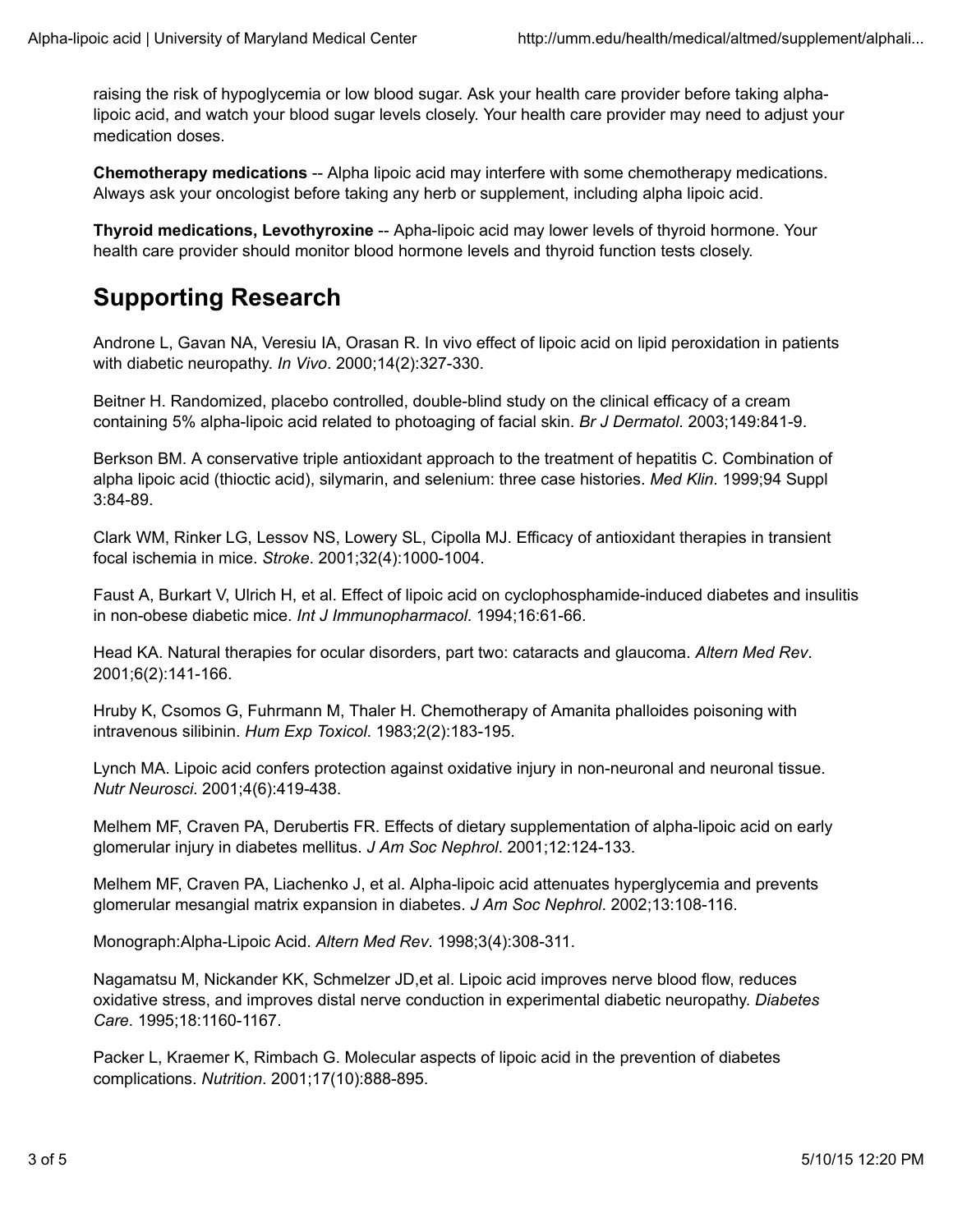Packer L, Tritschler HJ, Wessel K. Neuroprotection by the metabolic antioxidant alpha-linoic acis. *Free Radic Biol Med*. 1997;22:359–378.

Packer L, Witt EH, Tritschler HJ. Alpha-lipoic acid as a biological antioxidant. *Free Rad Bio Med*. 1995;19(2):227-250.

Panigrahi M, Sadguna Y, Shivakumar BR, Kolluri SV, Roy S, Packer L, Ravindranath V. Alpha-Lipoic acid protects against reperfusion injury following cerebral ischemia in rats. *Brain Res*. 1996;717(1-2):184-188.

Rakel D. *Rakel Integrative Medicine,* 2nd ed. Philadelphia, Pa: Elsevier Inc. 2008;84.

Segermann J, Hotze A, Ulrich H, et al. Effect of alpha-lipoic acid on the peripheral conversion of thyroxine to triiodothyronine and on serum lipid-, protein- and glucose levels. *Arzneimittelforschung*. 1991;41:1294-1298.

Ziegler D, Ametov A, Barinov A, et al. Oral treatment with alpha-lipoic acid improves symptomatic diabetic polyneuropathy: The SYDNEY 2 trial. *Diabetes Care*. 2006;29:2365-70.

Ziegler D, Gries FA. Alpha-lipoic acid in the treatment of diabetic peripheral and cardiac autonomic neuropathy. *Diabetes*. 1997;46 (suppl 2):S62-66.

Ziegler D, Reljanovic M, Mehnert H, Gries FA. Alpha-lipoic acid in the treatment of diabetic polyneuropathy in Germany: current evidence from clinical trials. *Exp Clin Endocrinol Diabetes.* 1999; 107:421-430.

# **Alternative Names**

Dihydrolipoic acid; Lipoic acid; Lipolate; Thiotic acid

# **Version Info**

- Last Reviewed on 04/03/2011
- Steven D. Ehrlich, NMD, Solutions Acupuncture, a private practice specializing in complementary and alternative medicine, Phoenix, AZ. Review provided by VeriMed Healthcare Network.

A.D.A.M., Inc. is accredited by URAC, also known as the American Accreditation HealthCare Commission (www.urac.org). URAC's accreditation program is an independent audit to verify that A.D.A.M. follows rigorous standards of quality and accountability. A.D.A.M. is among the first to achieve this important distinction for online health information and services. Learn more about A.D.A.M.'s editorial policy, editorial process and privacy policy. A.D.A.M. is also a founding member of Hi-Ethics and subscribes to the principles of the Health on the Net Foundation (www.hon.ch)

The information provided herein should not be used during any medical emergency or for the diagnosis or treatment of any medical condition. A licensed medical professional should be consulted for diagnosis and treatment of any and all medical conditions. Call 911 for all medical emergencies. Links to other sites are provided for information only -- they do not constitute endorsements of those other sites. © 1997- 2013 A.D.A.M., Inc. Any duplication or distribution of the information contained herein is strictly prohibited.

This page was last updated: June 20, 2013